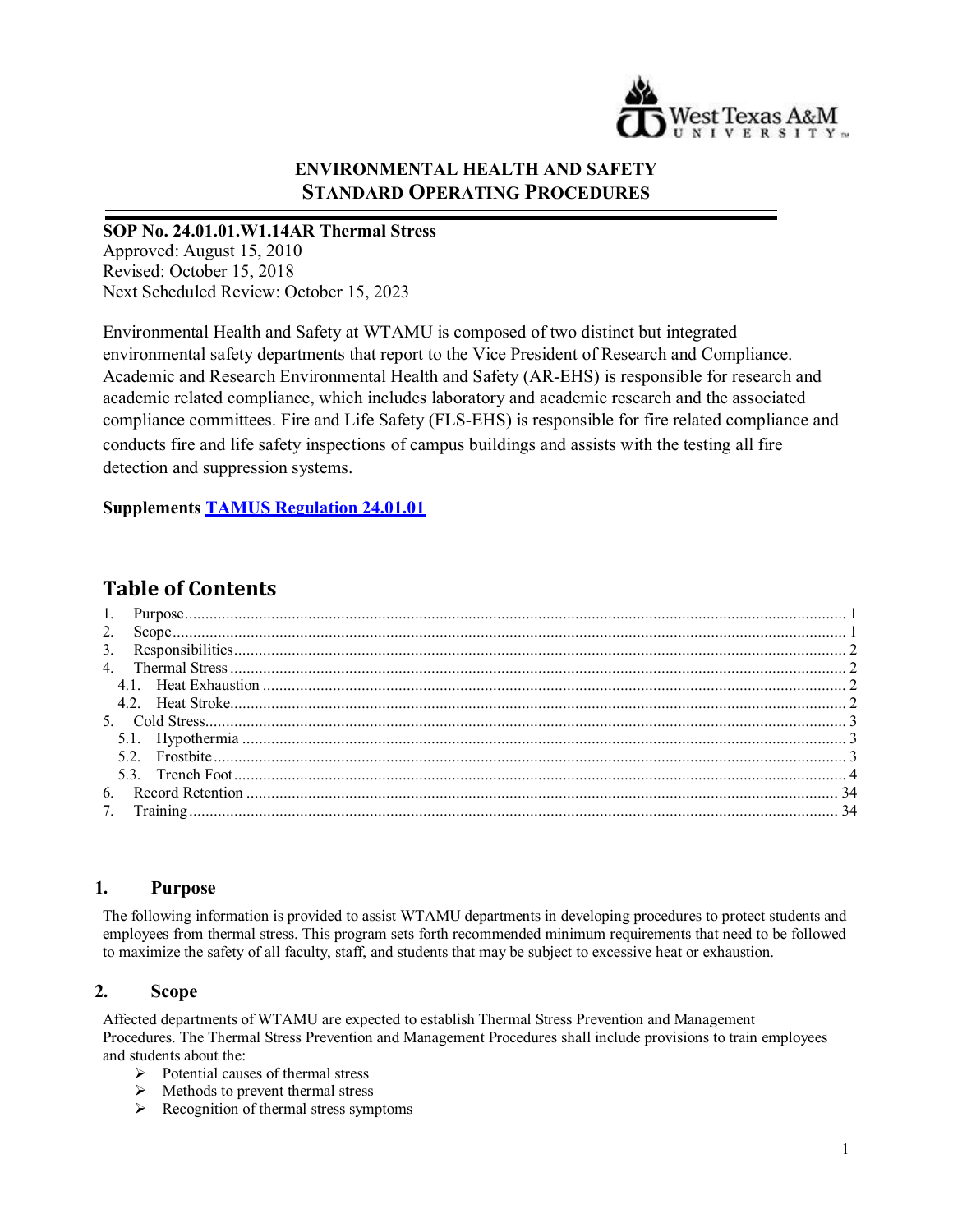$\triangleright$  First aid for thermal stress related disorders

### <span id="page-1-0"></span>**3. Responsibilities**

The WTAMU EHS will:

- $\triangleright$  assist in identifying safety procedures as necessary
- $\triangleright$  assist with training as appropriate
- $\triangleright$  monitor program compliance

The department/supervisor will:

- identify persons susceptible to thermal stress
- $\triangleright$  provide personal protective equipment and all other necessary equipment for the prevention and treatment of thermal stress
- $\triangleright$  provide proper training for employees and students.

The employee/student will follow guidelines described in this program to assure safe thermal stress procedures.

### <span id="page-1-1"></span>**4. Thermal Stress**

People may suffer from thermal (heat) stress during hot, humid conditions so preventive measures must be taken to reduce their risk. To prevent thermal stress, employees should limit strenuous physical activity during the hottest portion of the day, wear a brimmed hat when in the sun, take frequent breaks, and drink plenty of fluids. Thermal stress occurs in two forms:

- $\blacktriangleright$  Heat Exhaustion
- $\triangleright$  Heat Stroke

#### <span id="page-1-2"></span>4.1. Heat Exhaustion

Heat exhaustion is usually caused by strenuous physical activity and hot, humid conditions. Because heat exhaustion is the body's response to insufficient water and salt, it should be treated as quickly as possible. Signs and symptoms of heat exhaustion include the following:

- o Exhaustion and restlessness
- o Headache
- o Dizziness
- o Nausea
- o Cold, clammy, moist skin
- o Pale face
- o Cramps in abdomen and lower limbs
- o Fast, shallow breathing
- o Rapid, weak pulse
- o Falling body temperature
- o Fainting

Take the following steps to administer first aid for heat exhaustion:

- o Have the victim lie down in a cool or shaded place.
- o If the victim is conscious, have him/her slowly sip cool water.
- o If the victim is unconscious or is conscious but does not improve, seek medical aid as soon as possible.
- o If the victim is sweating profusely, have him or her sip cool water that contains one teaspoon of table salt per pint of water.

#### <span id="page-1-3"></span>4.2. Heat Stroke

Heat stroke is usually caused by exposure to extreme heat and humidity and/or a feverish illness. Heat stroke occurs when the body can no longer control its temperature by sweating. Heat stroke is extremely dangerous and may be fatal if not treated immediately.

The signs and symptoms of heat stroke include the following: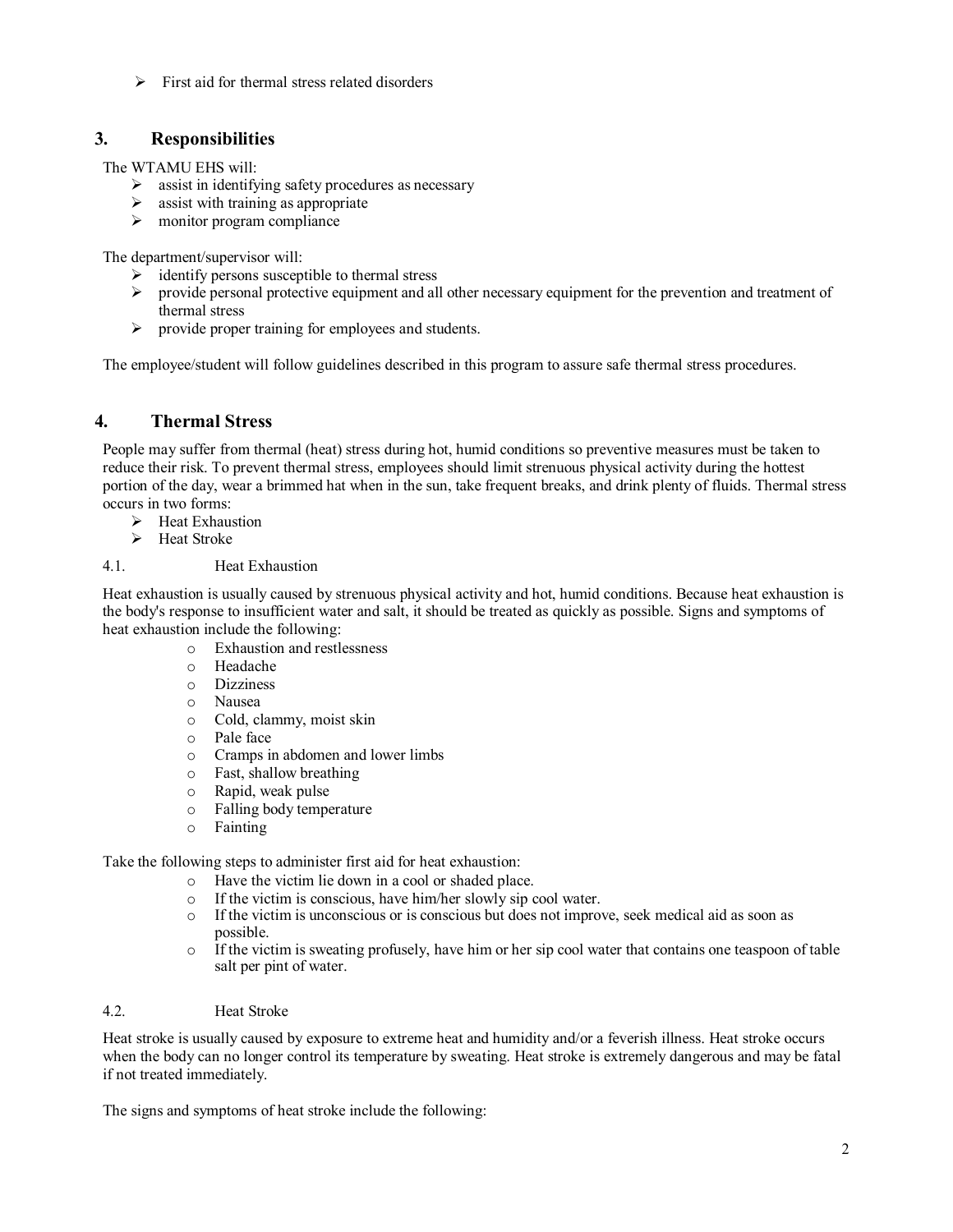- o Hot, dry skin
- o Headache
- o Dizziness
- o High temperature
- o Strong pulse
- o Noisy breathing
- o Unconsciousness

Immediately take the following steps to administer first aid for heat stroke:

- o If possible, move the victim to a cool place.
- $\circ$  Seek medical attention as soon as possible.<br>  $\circ$  Remove the victim's clothing
- Remove the victim's clothing.
- o If the victim is conscious, place him in a half-sitting position and support the head andshoulders.
- o If the victim is unconscious, place him on the side with the head facing sideways.
- o Fan the victim and sponge the body with cool water.

## <span id="page-2-0"></span>**5. Cold Stress**

Anyone working in a cold environment may be at risk of cold stress. Protective measures for cold stress include the use of engineering controls such as radiant heaters and wind blocks; implementation of administrative procedures such as limiting the amount of time of exposure; proper use of PPE such as insulated clothing, gloves, and boots; and training regarding the signs and symptoms of cold stress. Stay warm by staying dry, drinking warm non-alcoholic fluids, and reducing skin exposure to low temperatures. Cold stress involves three forms:

- $\triangleright$  Hypothermia
- $\triangleright$  Frostbite
- $\triangleright$  Trench foot

### 5.1 Hypothermia

Hypothermia is a state when the body loses heat faster than it is able to be replaced resulting a drop in body temperature. Hypothermia onset can be rapid and does not require extremely low temperatures to occur. Ambient air temperatures as high as 40 degrees Fahrenheit can be sufficient to cause hypothermia in the right conditions (the person is wet, high winds). People working in cold, wet conditions are especially at risk.

Signs and symptoms of hypothermia include:

- o Shivering
- o Cold skin
- o Numbness
- o Loss of dexterity
- o Confusion
- o Slurred speech
- o Unconsciousness

Immediately take the following steps to administer first aid for hypothermia:

- o Move the person to a warm area, dry area
- o Replace wet clothing with dry clothing
	- or remove clothing and cover with dry blankets or a dry tarp
- o Place warm (not hot) items under the arms or near the groin.
- o Call 911 if the person suffers from confusion, slurred speech, or unconsciousness.

### 5.2 Frostbite

Frostbite is an injury caused by the freezing of skin and underlying tissue. Signs and symptoms include:

- o Reddened skin which develops gray and/or white patches
- o Numbness of the affected area
- o Blistering

Immediately take the following steps to administer first aid for frostbite:

- o Move the person to a warm area, dry area
- o Seek medical attention
- o Do not pop blisters